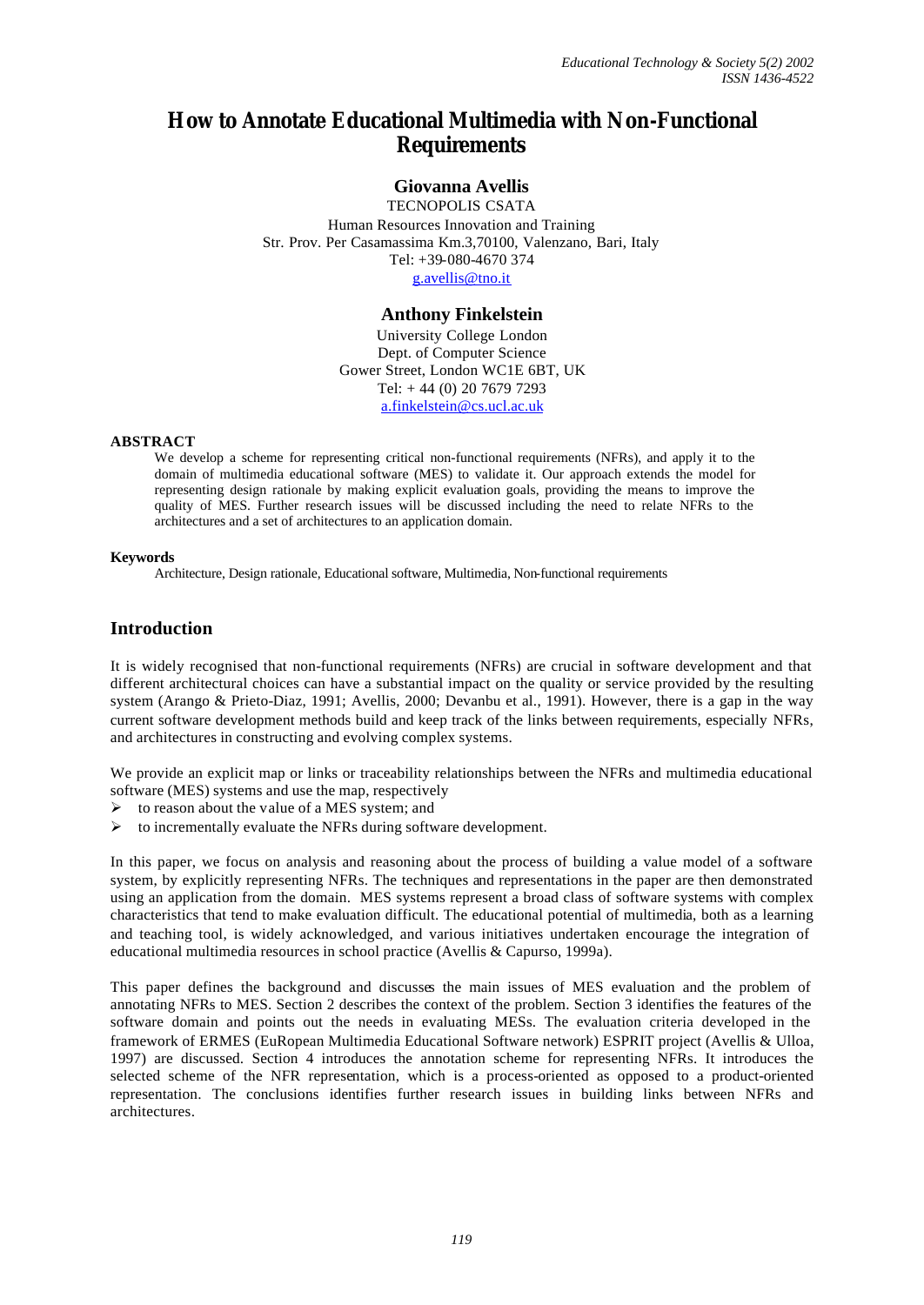## **Context of the Problem**

Main developments in software engineering have been centred on the functional and object-oriented perspective. The functional viewpoint is not the only design dictum in engineering. A refutation of the design dictum "Form follows function" (Petroski, 1994) applies to software systems as well as any complex systems. The functionality of the system offers an explicit level of representation of system capabilities and the object-oriented representations provide a suitable basis for understanding the application concepts as the represented objects can be easily mapped with the real world objects.

The object-oriented perspective provides the means to localise the effect of functional changes in system architecture. It also restricts the impact and propagation of changes such that the changes in an aspect of the system are mapped to the changes to other aspects of the system (Avellis, 1992; Avellis et al., 1991).

By 'aspect' or 'view' of a system we mean a set of abstractions that provides us with one of (many possible) characterisations of a software system. A 'model of view' captures the semantics used by that view (Avellis, 1990; Avellis & Borzacchini, 1992). In the literature on reverse engineering, a 'view' is often a structural view that contains information about the structure of the product. For instance, the Software Re-engineering Environment (SRE) of CSTaR-Arthur Andersen (Kozaczynsky & Ning, 1989) stops at the level of identifying generic programming plans well before identifying application-specific knowledge. One of the consequences of not having application-specific views of the system is that the maintainer has to compute on his own a complex mapping between the description of change and the part of the system to be changed, being the majority of changes expressed in terms of the vocabulary of application domains (Arango & Prieto-Diaz, 1991). The understandability issue (Corbi, 1989) - the problem to grasp the relationships among different views of a software system and their interconnections - relates to our built-in limitations, as humans to deal with large-scale complex objects. The phenomenon of "invisibility" of a software system (i.e., the structure of software, unlike those of buildings or automobiles, is hidden and the only external evidence we have of software is related to its behaviour) has been highly emphasised for many systems in literature (Devanbu et al., 1991).

There is a need to develop richer models for capturing and analysing NFRs in Software Engineering. However this is not a simple enterprise.

Examples of difficult tasks include:

- $\triangleright$  choosing an architecture to satisfy some NFRs;
- $\triangleright$  evaluating the impact of a change of NFRs in the system structure;
- $\triangleright$  modifying the architecture; and,
- $\triangleright$  evaluating NFRs during system development.

Our research aims at mapping the relationships between NFRs and architectures in order to analyse the impact of changing NFRs on the architecture.

Some open issues concern the understanding of how prioritisation and evolution of NFRs impact the requirement traceability problem and software architectural choices. Requirements traceability (Finkelstein, 1991) refers to the ability to describe and follow the life of a requirement, both forwards and backwards. A lack of common definition of requirements traceability (purpose-driven, vs. solution-driven, vs. information-driven, vs. directiondriven) has been detected where requirements traceability problem was perceived not to be uniform due to diverse definitions and a number of fundamental conflicts have been found.

The need for improved requirements specification traceability is evident from the literature (Harandi & Ning, 1988). NFRs have yet to be incorporated in the core of specification, design, implementation techniques and tools. So progress in this regard had been limited.

## **Evaluation of Multimedia Educational Software**

Many national and international activities in MES are currently partially funded by the European Commission, involving private and public sector organisations (Avellis & Fresa, 1999). In this context, the need for educational multimedia for vocational training purposes is widely recognised. However, users of educational multimedia cannot appraise educational resources because they are not able to evaluate their characteristics, potentialities, and limits (Avellis & Capurso, 1999a).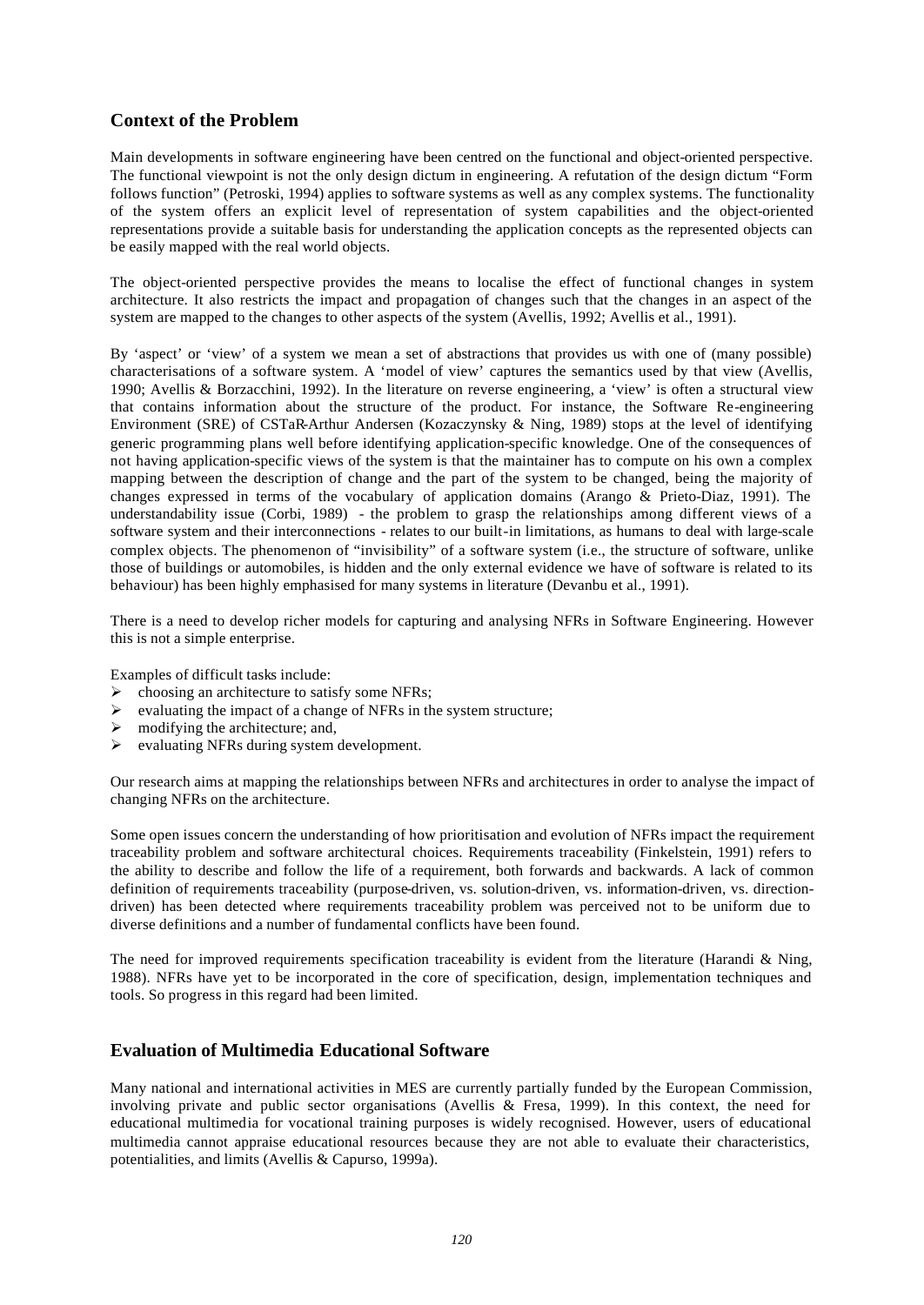The reason why it is not so easy to carry out a critical evaluation of educational multimedia lies in the problem that these resources are relatively new compared to traditional print-based learning materials. Most people are still not used to handling them, nor they are aware of the educational potential. Finally, educational multimedia also has an intrinsic complexity for it encompasses two aspects: it is a software running on a computer and an educational resource. Evaluating both these aspects is very different from evaluating, for example, a book or any traditional educational resource.

The distinction between being software and supporting learning is blurred because the way the application runs affects educational effectiveness, but educational purpose underlies the design of the software. Therefore, both aspects must be carefully considered during the evaluation. However, it is very difficult to develop a pre-defined set of standards against which the educational value of the software can be determined, because it is not possible to define a unique and general instructional approach. The educational value of a piece of software is something very difficult to define in practice (Avellis & Capurso, 1999b). The evaluation methodology adopted in the ESPRIT project ERMES (Avellis & Ulloa, 1997) consists of identifying aspects of the object, and then defining the quality indicators in relation to these aspects. Defining the object of evaluation is a key step, because it suggests evaluation criteria. We group the characteristics of MES under these four evaluation categories:

- $\triangleright$  educational features of the software:
- $\blacktriangleright$  technical features:
- $\triangleright$  aspects relating to the ease of use (usability); and,
- $\triangleright$  aspects relating to the content.

Each one of these categories has been further grouped into sub-categories. For example, educational features are divided into target users, pedagogical characteristics, instructional support materials, and so on. That means that when evaluating the educational features of a multimedia product, the aspects relating to the target users, the pedagogical characteristics, the instructional support materials, and so on have to be taken into account.

MES is a computer program, which performs a specific educational task. The multimedia component can be identified in the use of a variety of media to deliver instruction or support the learning activities. MES is also characterised by the presence of interactive components, which should enable the user to control the learning environment.

Features of MES includes (Avellis & Capurso, 1999a):

- $\triangleright$  the *content* which is to be taught;
- ÿ the *delivery media* used to provide information;
- $\triangleright$  the *user interface*, that is the way the educational software presents itself to the user;
- ÿ the *interaction* devices, by which the user interacts with the computer, making choices, answering questions or performing activities, and is provided with *feedback* to each response; and,
- ÿ the *instructional strategy* adopted.

## **A Scheme for Critical NFR Representation**

There is a need to develop techniques to express NFRs, which include quality requirements (Finkelstein, 1994). We place at the centre of the development process *the generation of a value model* such as in classical engineering disciplines (Finkelstein & Finkelstein, 1983). That is, a key component of the system development process is achieving a model of *what is valued* in the resulting system. In this view, quality characteristics are not externally imposed on a development process but constructed within it.

The scheme developed to express NFRs is based on the work done by (Kunz & Rittel, 1970), particularly in the area of design rationale.

We also take into account (Conklin & Begeman, 1988) the *issue-position-arguments* model, where in our scheme an 'issue', that is a problem to solve, is a *NFR or quality characteristics/sub-characteristics to evaluate*, an 'argument', that is a supporting justification is a *procedure* which helps to determine which design alternative to choose to implement the related non-functional requirements. Finally, 'position', that is a solution to the problem, is either a *statement* of NFR, which gives a quality goal to be supported by the final design, or *design alternatives*. Statement is an ascertainable property (possibly measurable characterising a NFR). The set of links is given in the figure 1.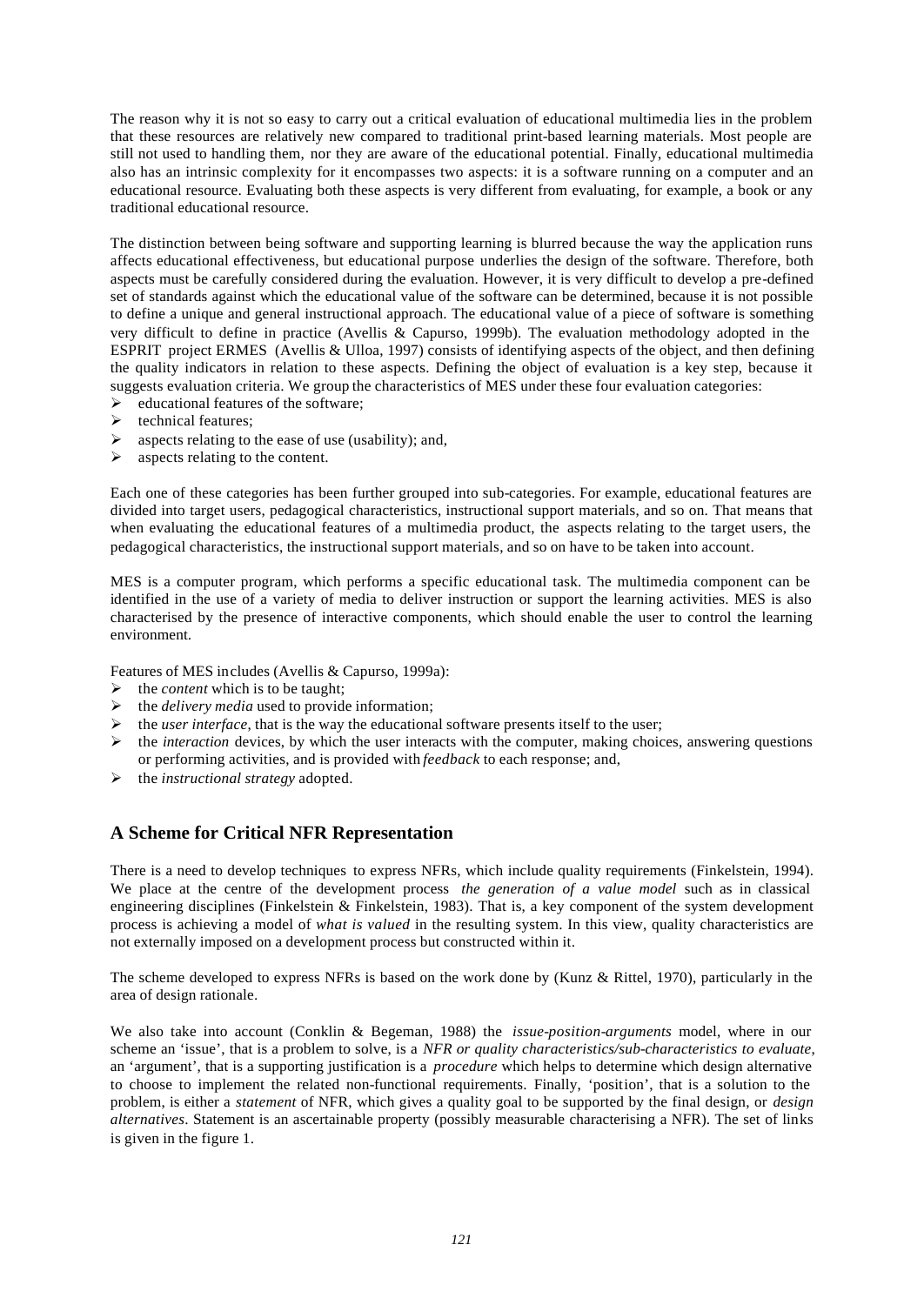

*Figure 1.* Non-functional Requirements Representation scheme

It is important to underline that the statement contains measurable elements by which non-functional requirements can be constructed in the software system by a procedure which applies to different architectural choices.

We enhance the representation of NFR with Quality Function Deployment (QFD) features, a new systematic method of design-oriented approach to assure that the customer needs drive the product design and production process since the late 1960's. The method is called Quality Deployment and/or Quality Function Deployment (QD/QFD). We enhance the scheme of NFR representation above by introducing the following.

In order to be assured that we will achieve a particular software quality characteristic, it is helpful to associate it with some activities within the software evaluation and development process. *Activity* is the evaluation and/or implementation activity of the quality characteristic, which provides the context of evaluation. A quality characteristic obtained as a result of performing an activity is *strong/medium/weak/negatively*.

In QFD style, we attach weights - strong/medium/weak/negative - to this link, in order to let the end users (teacher, trainers, students, administrators) to assign a weighted value to the characteristic of the system under evaluation.

Although a quality characteristic can be constructed independently of the description of the development process of a product, it is useful to link product and process descriptions to the quality characteristics. Avellis (2000) provides insights on how to relate this process view to a product view, by introducing the role played by the architecture of a software system and relating it to the NFRs.

One application of the scheme is that a NFR related to MES can be that *the MES package should fit the subject/topics and learning objectives of my course*. The activity related to this example is to *evaluate the educational aim of the MES package*, which satisfies the *educational features* evaluation criterion.

The e*ducational features* criterion has several sub-characteristics to be taken into account, such as instructional characteristics, which is suggested by the requirement statement *appropriateness of learning objectives suitable for age and competence of target users* and is measured by the procedure *verify that content and learning objectives are consistent with the national curricula requirements*.

Another application example is the NFR is that *the MES package should be easy to operate*. The activity related to the third example is *understanding the usage of a MES package*, which achieves in *medium* form the quality characteristics of "usability". This in turn, can be further specialised into the sub-characteristics 'ease of use', which is suggested by the requirement statement *the way software operates* and several procedures to measure usability, including these questions: What are the IT skills required to operate the software? Is on-screen help available? Are directions clear and accurate? Are directions available at all times? Is management of assessment instruments easy?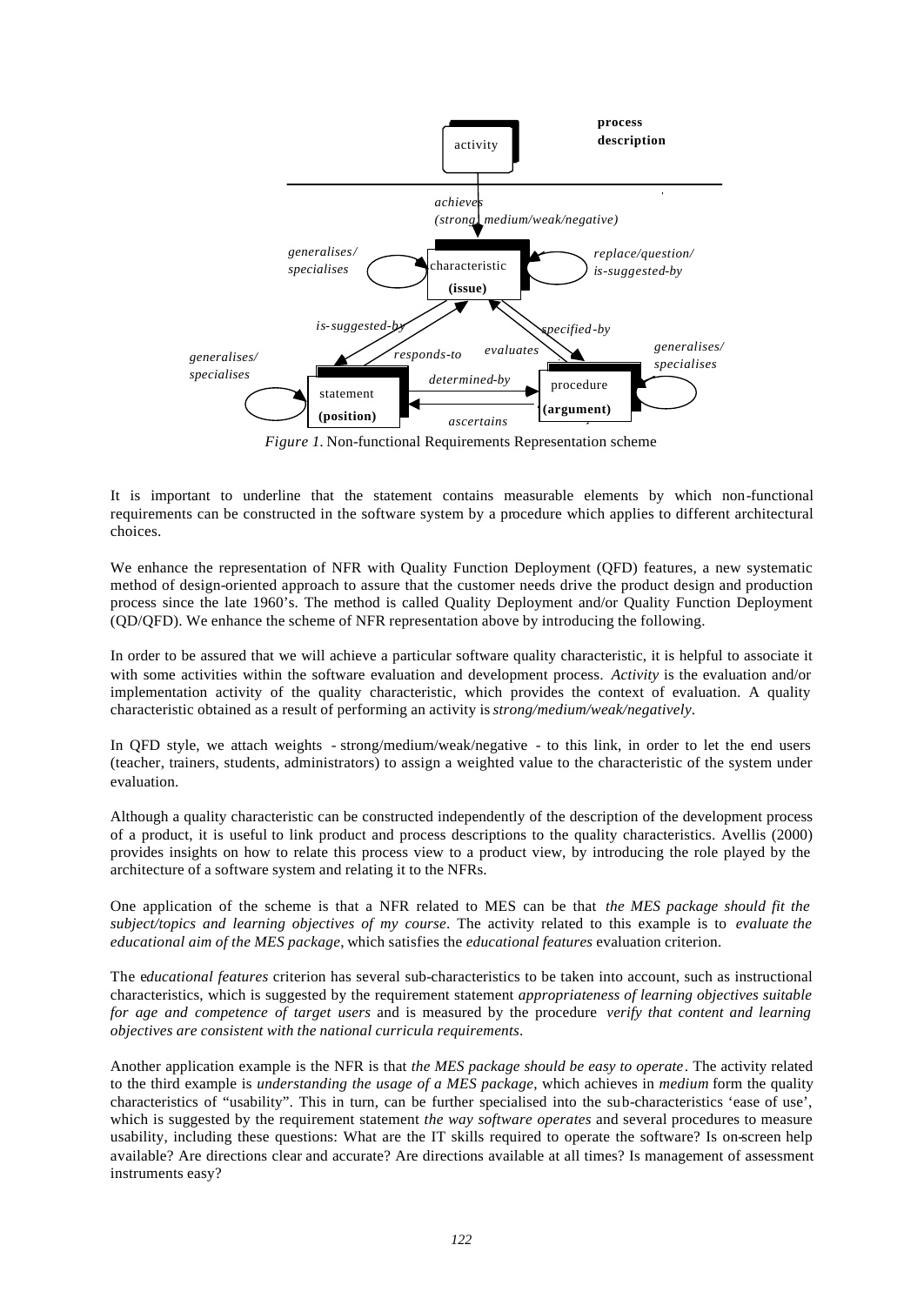## **Conclusions and Further Research**

In this paper, we presented work in progress towards the design and development of the *Educational Multimedia Evaluation Tool* based on the framework of ESPRIT project ERMES. The key issue is how to improve the current ERMES Evaluation tool by a scheme to annotate Non-functional Requirements (NFRs) to Educational Multimedia. Further research is needed in this context, such as how to annotate NFRs to architectures.

A system quality attribute (i.e., NFR) is largely permitted or precluded by its architecture . The motivation for software architecture is to have a basis for understanding and standardise systems and their components.

Software has yet to achieve the level of reuse realised by hardware disciplines. Although software is easy to reproduce, software variations are much more difficult to standardise, identify and control. While a universal reuse solution remains elusive, great improvement have been made by focusing on well-defined areas of knowledge or activity (domains) (Arango & Prieto-Diaz, 1991). Architectures provide a means for structuring knowledge of the system within a domain, including requirements. The possibilities for reuse are greatest where specifications are least constrained at the architectural level. Reuse is normally considered only at the implementation phase. This practice limits reuse to fine-grained modules at best and fails to allow for broader utilisation of assets at a subsystem or higher level, by neglecting to plan at early stages of development.

In this paper, we focussed on setting a process in which we can argument on the quality of MES on the basis of identified NFRs and developed some case studies to critically evaluate the process. A follow-up research result is the development of an evaluation tool to help MES users (teachers, trainers, education specialists, school administrators) to choose educational software, of high quality, suitable to their needs and valuable as educational resource to integrate in their own courses/current curriculum based on the selection of NFRs.

#### **Acknowledgements**

This work has been partly financially supported by the European Commission under Human Capital and Mobility scheme, and the ESPRIT projects and MACS (Maintenance Assistance Capabilities for Software).

## **References**

Arango, G., & Prieto-Diaz, R. (1991). *Domain analysis and software system modelling*. Los Alamitos, CA: IEEE Computer Society Press.

Avellis, G. (1990). MACS ESPRIT project and the software evolution expert system. *Annual Conference of Associazione Italiana per l'Informatica e il Calcolo Automatico, 1*, 3-7.

 Avellis, G. (1992). CASE support for software evolution: A dependency approach to control the change process. In Forte, G., Madhavji, N., & Muller, H.A. (Eds.), *Proceedings of the Fifth International Workshop on Computer-Aided Software Engineering* (26-73). Montreal: IEEE CS Press.

Avellis, G. (2000). *Annotating multimedia educational software with Non-functional Requirements – An approach to evaluate educational multimedia*. [Internal Technical Report]. London, UK: University College - London.

Avellis, G., & Borzacchini, L.(1994). A blackboard model to design integrated intelligent software maintenance environment. In *Proceedings of the Fourth International Conference on Software Engineering and Knowledge Engineering* (pp. 325-332). Capri, Italy: IEEE CS Press.

Avellis, G., & Capurso, M. (1999a). ERMES evaluation methodology to support teachers in skills development. In Tuomi, E., Salonen, M., Saarinen P., & Sinko, M. (Eds.). *Proceedings of IFIP WG3.1 and 3.5 Open Conference on Communications and Networking in Education: Learning in a Networking society (pp. 12-19).* Hameenlinna, Finland: Painopaikka Yliopistopaino**.**

Avellis, G., & Capurso, M. (1999b). ERMES services for education. In Roger, J., Stanford-Smidth, B., & Kidd, P.T. (Eds). *Business and Work in the Information Society: New Technologies and Applications* (pp. 520-527). Stockholm: IOS Press.